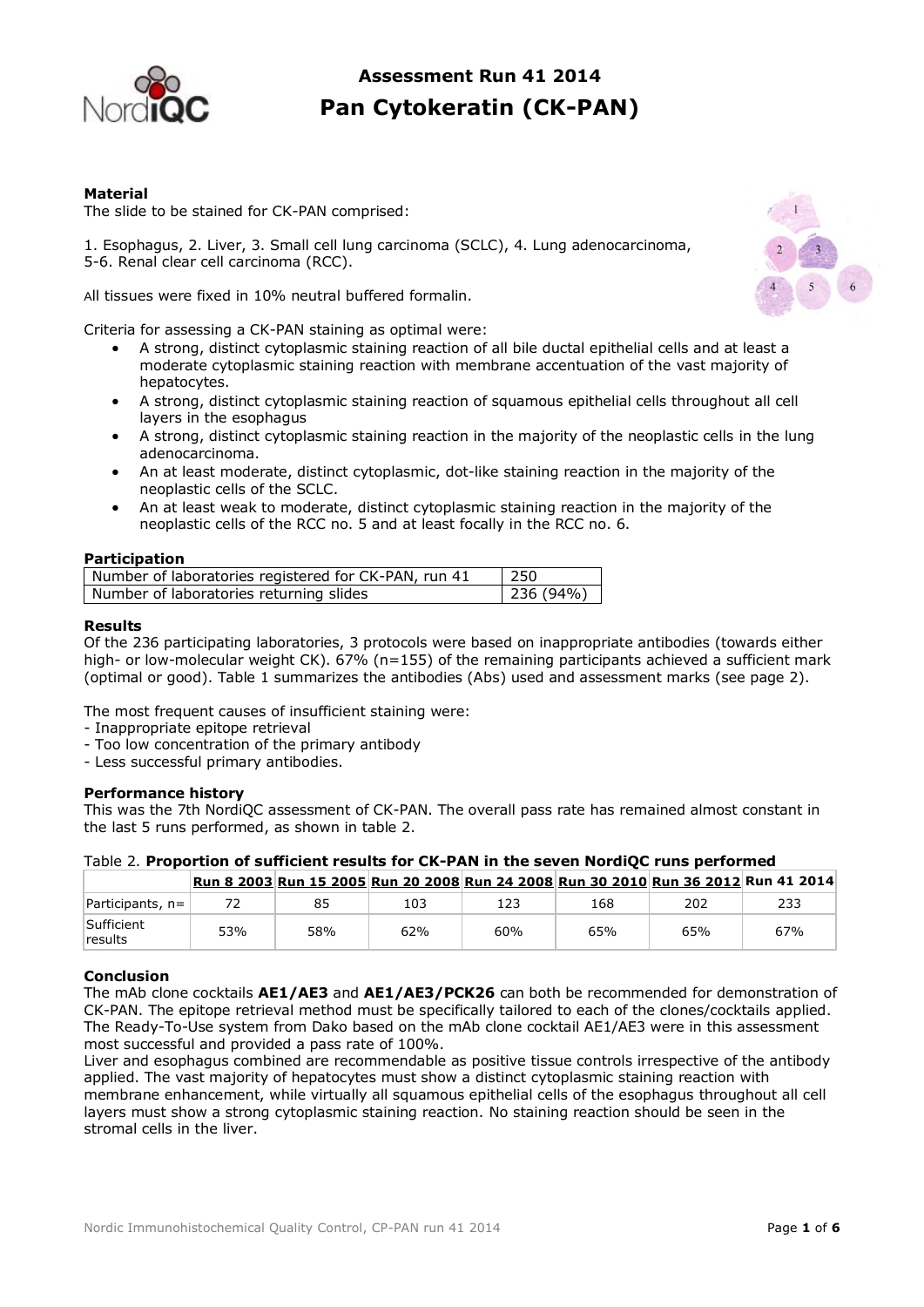| Concentrated<br>antibodies                           | n              | Vendor                |              |              | Optimal Good Borderline | Poor         | Suff. <sup>1</sup>       | Suff.<br>OPS <sup>2</sup> |
|------------------------------------------------------|----------------|-----------------------|--------------|--------------|-------------------------|--------------|--------------------------|---------------------------|
|                                                      | 76             | Dako                  | 30           | 26           | 13                      | 7            | 74%                      |                           |
|                                                      | 15             | Thermo/NeoMarkers     | 3            | 8            | 3                       | $\mathbf{1}$ | 73%                      |                           |
|                                                      | $\overline{4}$ | Leica/Novocastra      | $\mathbf{1}$ | 0            | $\mathbf 0$             | 3            |                          |                           |
|                                                      | 3              | Cell Marque           | $\mathbf{1}$ | 1            | 1                       | 0            |                          |                           |
|                                                      | 2              | <b>Biocare</b>        | 0            | 1            | $\mathbf{1}$            | 0            |                          |                           |
| mAb clone cocktail                                   | 1              | Biogenex              | 0            | 0            | $\mathbf{1}$            | 0            |                          |                           |
| AE1/AE3                                              | 1              | Diagnostic BioSystems | 1            | 0            | 0                       | 0            |                          |                           |
|                                                      | 1              | Genemed               | $\Omega$     | 0            | 0                       | $\mathbf{1}$ |                          |                           |
|                                                      | 1              | ID labs               | 1            | 0            | 0                       | 0            |                          |                           |
|                                                      | 1              | Millipore             | 1            | 0            | 0                       | 0            |                          |                           |
|                                                      | $\mathbf 1$    | Monosan               | 0            | 1            | 0                       | 0            |                          |                           |
| mAb clone cocktail<br>AE1/AE3/5D3                    | 7              | <b>Biocare</b>        | 0            | 5            | 2                       | 0            | 72%                      |                           |
| mAb clone cocktail<br><b>PAN CK Ab-2</b>             | 2              | Thermo/NeoMarkers     | 0            | 1            | 0                       | 1            |                          |                           |
| mAb clone BS5                                        | 1              | Nordic Biosite        | $\mathbf{1}$ | 0            | 0                       | 0            | $\overline{\phantom{a}}$ |                           |
| mAb clone C-11                                       | $\mathbf 1$    | Leica/Novocastra      | $\Omega$     | 0            | $\mathbf{1}$            | 0            | $\sim$                   |                           |
|                                                      | 3              | Beckman Coulter       |              |              |                         |              |                          |                           |
| mAb clone KL1                                        | 1              | AbD Serotec           | $\Omega$     | 0            | 3                       | $\mathbf{1}$ | $\overline{\phantom{a}}$ |                           |
| mAb clone Lu-5                                       | 1              | Immunologic           | 0            | 0            | 0                       | $\mathbf{1}$ | $\overline{\phantom{a}}$ | $\overline{a}$            |
| mAb clone MNF116                                     | 17             | Dako                  | 1            | 0            | $\overline{2}$          | 14           | 6%                       | 100%                      |
| mAb clone OSCAR                                      | $\mathbf{1}$   | Covance               | $\Omega$     | $\mathbf{1}$ | $\Omega$                | $\Omega$     |                          |                           |
| "Laboratory made"<br>antibody cocktails              |                |                       |              |              |                         |              |                          |                           |
| mAb clone cocktail<br><b>AE1/AE3/DC10</b>            | 1              | Leica/Novocastra      | 0            | $\mathbf{1}$ | 0                       | 0            |                          |                           |
| mAb clone cocktail<br>AE1/AE3/5D3                    | 1              | Milipore/Leica        | 0            | 0            | $\mathbf{1}$            | 0            |                          |                           |
| mAb clone cocktail<br>AE1AE3/CAM5.2                  | 1              | Dako/BD               | 1            | 0            | 0                       | 0            | ٠                        |                           |
| Ready-To-Use                                         |                |                       |              |              |                         |              |                          |                           |
| antibodies                                           |                |                       |              |              |                         |              |                          |                           |
| mAb clone cocktail<br><b>AE1/AE3</b><br><b>IR053</b> | 32             | Dako                  | 27           | 5            | 0                       | 0            | 100%                     | 100%                      |
| mAb clone cocktail<br><b>AE1/AE3</b><br>GA053        | 6              | Dako                  | 6            | $\mathbf 0$  | 0                       | 0            | 100%                     | 100%                      |
| mAb clone cocktail<br><b>AE1/AE3</b><br>313M-10      | 2              | Cell Marque           | 1            | 0            | $\mathbf{1}$            | 0            |                          |                           |
| mAb clone cocktail<br><b>AE1/AE3</b>                 | 1              | Diagnostic BioSystems | 0            | $\mathbf{1}$ | 0                       | 0            |                          |                           |
| <b>PDM 072</b><br>mAb clone cocktail                 |                |                       |              |              |                         |              |                          |                           |
| <b>AE1/AE3</b><br><b>PA0909</b>                      | 1              | Leica/Novocastra      | 0            | 0            | $\mathbf 0$             | 1            | $\overline{a}$           |                           |
| mAb clone cocktail<br><b>AE1/AE3</b><br>RTU-AE1/AE3  | 1              | Leica/Novocastra      | 0            | 0            | $\mathbf 0$             | 1            |                          |                           |
| mAb clone cocktail<br>AE1/AE3/5D3<br><b>IP162</b>    | 1              | <b>Biocare</b>        | 1            | 0            | $\mathbf 0$             | 0            | $\qquad \qquad$          |                           |
| mAb clone cocktail<br>AE1/AE3/PCK26<br>760-2135/2595 | 44             | Ventana               | 24           | 4            | $\mathbf{1}$            | 15           | 64%                      | 96%                       |
| mAb clone KL1<br><b>PMD 073</b>                      | 1              | Diagnostic Biosystems | 0            | 0            | $\mathbf{1}$            | 0            | $\overline{\phantom{a}}$ |                           |
| mAb clone OSCAR<br>MAD-000641QD                      | 1              | Master Diagnostica    | 0            | $\mathbf 0$  | $\mathbf{1}$            | 0            | $\overline{\phantom{a}}$ |                           |
| Total                                                | 233            |                       | 100          | 55           | 32                      | 46           | $\overline{a}$           |                           |
| Proportion                                           |                |                       | 43%          | 24%          | 14%                     | 19%          | 67%                      |                           |

## Table 1. **Antibodies and assessment marks for CK-PAN, run 41**

1) Proportion of sufficient stains (optimal or good),

2) Proportion of sufficient stains with optimal protocol settings only, see below.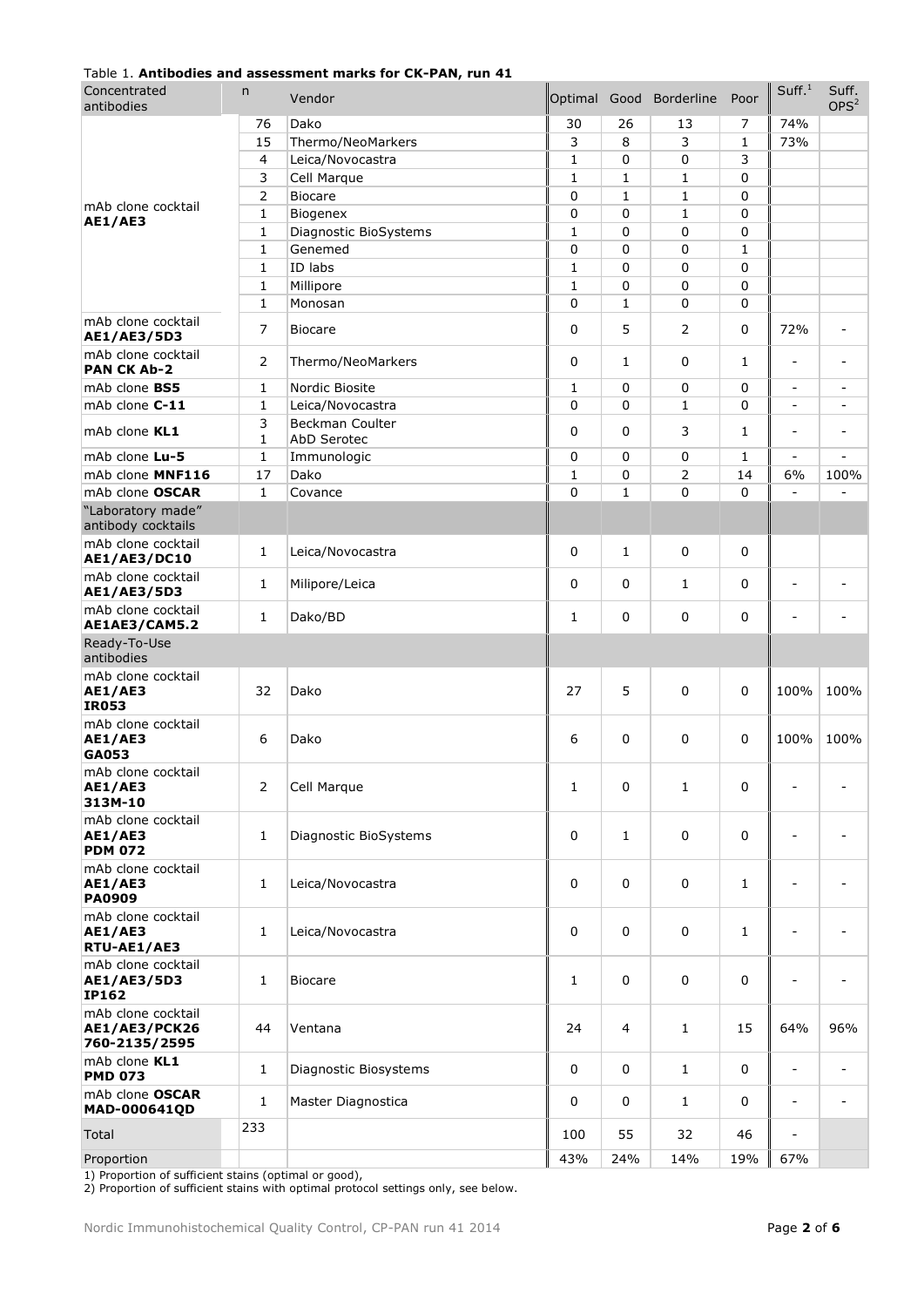# **Detailed analysis of CK-PAN, Run 41**

The following protocol parameters were central to obtain optimal staining:

# **Concentrated antibodies**

mAb clone cocktail **AE1/AE3**: Protocols with optimal results were all based on HIER using Target Retrieval Solution (TRS) pH 9 (3-in-1) (Dako) (6/12)\*, TRS pH 9 (Dako) (5/11), Cell Conditioning 1 (CC1; Ventana) (22/49), Bond Epitope Retrieval Solution 2 (BERS2; Leica) (1/9) or Tris-EDTA/EGTA pH 9 (4/11) as retrieval buffer. The mAb was typically diluted in the range of 1:50-1:150 depending on the total sensitivity of the protocol employed. Using these protocol settings 62 of 71 (87%) laboratories produced a sufficient staining result (optimal or good).

\* (number of optimal results/number of laboratories using this HIER buffer)

mAb clone **BS5**: One protocol with an optimal result was based on HIER using Tris-EDTA/EGTA pH 9 as retrieval buffer. The dilution factor was 1:200 using a 2-step polymer based detection system (Nordic Biosite KDB-1007).

mAb clone **MNF116**: One protocol with an optimal result was based on enzymatic pre-treatment in Protease 1 (1/2) (Ventana) for 12 min. The dilution factor was 1:100 using a 3-step multimer based detection system (OptiView, Ventana).

#### Table 3. **Proportion of optimal results for CK-PAN using the mAb clone cocktail AE1/AE3 as concentrate on the 3 main IHC systems\***

| Concentrated         | Dako                              |                          | Ventana              |                          | Leica          |            |  |
|----------------------|-----------------------------------|--------------------------|----------------------|--------------------------|----------------|------------|--|
| antibodies           | <b>Autostainer Link / Classic</b> |                          | BenchMark XT / Ultra |                          | Bond III / Max |            |  |
|                      | <b>TRS pH 9.0</b>                 | <b>TRS pH 6.1</b>        | $CC1$ pH $8.5$       | $CC2$ pH $6.0$           | ER2 pH 9.0     | ER1 pH 6.0 |  |
| mAb clone<br>AE1/AE3 | $9/15**$ (60%)                    | $\overline{\phantom{0}}$ | 21/37 (57%)          | $\overline{\phantom{a}}$ | $1/5(20\%)$    | 0/2        |  |

\* Antibody concentration applied as listed above, HIER buffers and detection kits used as provided by the vendors of the respective systems.

\*\* (number of optimal results/number of laboratories using this buffer)

# **Ready-To-Use antibodies and corresponding systems**

mAb clone cocktail **AE1/AE3**, product no. **IR053**, Dako, Autostainer+/Autostainer Link: Protocols with optimal results were typically based on HIER in PT-Link using TRS pH 9 (3-in-1) or TRS pH 9 (efficient heating time 10-20 min. at 95-99°C) and 15-30 min. incubation of the primary Ab and EnVision FLEX/FLEX+ (K8000/K8002) as detection system. Using these protocol settings 30 of 30 (100%) laboratories produced a sufficient staining result.

## mAb clone cocktail **AE1/AE3**, product no. **GV053**, Dako, OMNIS:

Protocols with optimal results were based on HIER using TRS pH 9 (3-in-1) or TRS pH 9 (efficient heating time 30 min. at 97°C) and 9-12.5 min. incubation of the primary Ab and EnVision FLEX (GV800/GV823) as detection system. Using these protocol settings 6 of 6 (100%) laboratories produced an optimal staining result.

#### mAb clone cocktail **AE1/AE3/5D3**, product no. **IP162**, Biocare, IntelliPath: One protocol with an optimal result was based on HIER using Citrate pH 6 in a pressure cooker and MACH4

(M4U534) as detection system.

mAb clone cocktail **AE1/AE3/PCK26,** product no. **760-2135/2595**, Ventana, BenchMark XT/Ultra: Protocols with optimal results were typically based on a combined pre-treatment using HIER (mild CC1) followed by Protease 3 (4-8 min.), 8-32 min. incubation of the primary Ab and UltraView (760-500, Ventana) or OptiView (760-700, Ventana) as detection system. Using these protocol settings 26 of 27 (96%) laboratories produced a sufficient staining result.

# **Comments**

In concordance with the previous NordiOC assessments for CK-PAN, the prevalent feature of an insufficient staining result was a too weak or completely false negative staining reaction of cells and structures expected to be demonstrated. Virtually all the participating laboratories were able to stain CK in epithelial cells of bile ducts in the liver and neoplastic cells of the lung adenocarcinoma, whereas demonstration of CK in neoplastic cells of the two renal cell carcinomas (especially tissue core no. 6) was more difficult, and only seen when protocols with a high sensitivity and appropriate protocol settings were applied. The pass rate was highly influenced by the retrieval method, which underlines the necessity for individual optimization for each clone/clone cocktail used for the demonstration of CK. This correlation has been observed in the last six NordiQC CK-PAN assessments, summarized in table 4.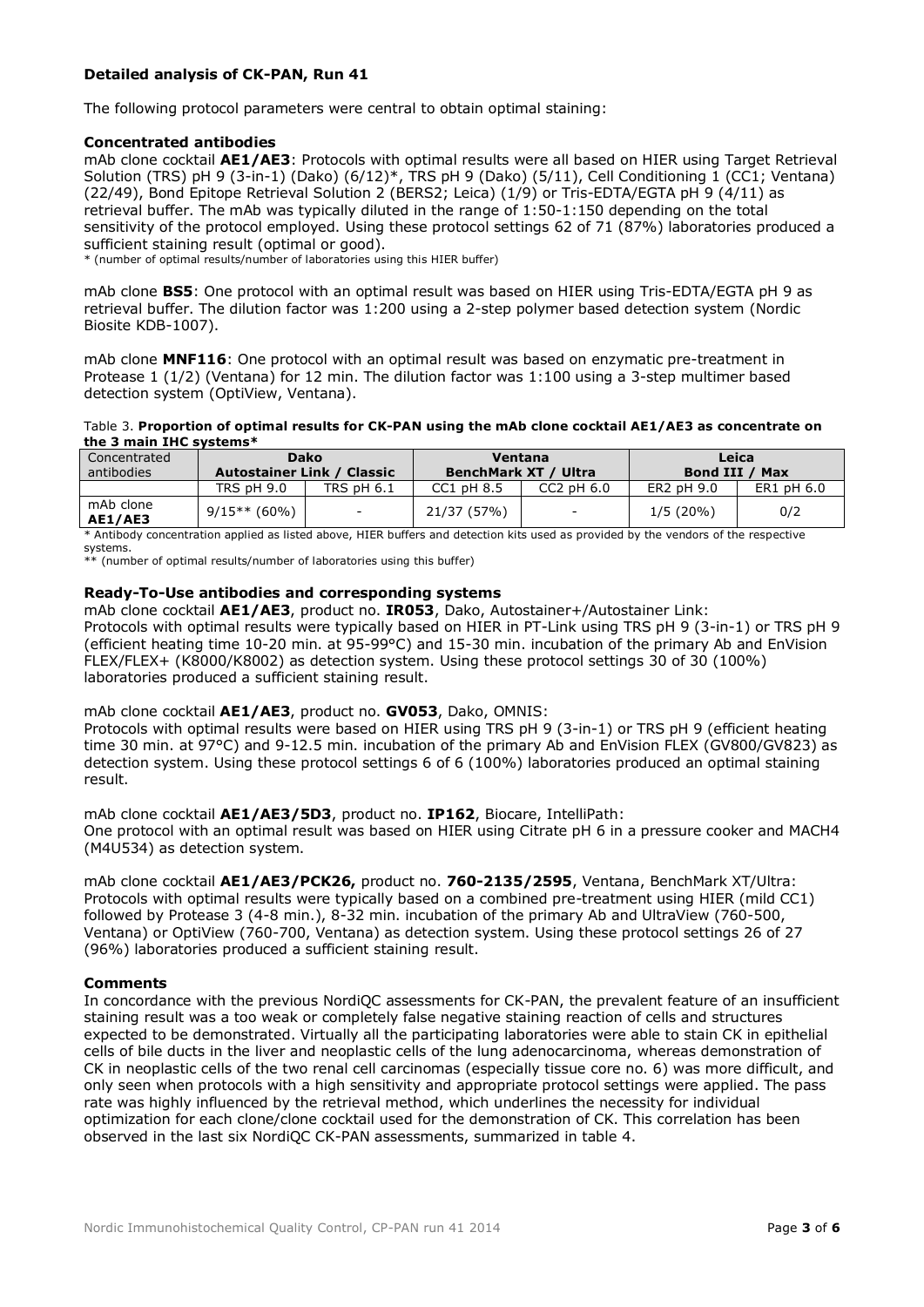#### Table 4. **Pass rates for antibody cocktails and epitope retrieval methods in six NordiQC runs (combined)**

| Pass rate for run 15, 20, 24, 30, 36 & 41 |           |             |                         |            |                    |               |                    |             |  |  |  |
|-------------------------------------------|-----------|-------------|-------------------------|------------|--------------------|---------------|--------------------|-------------|--|--|--|
|                                           | Total     |             | <b>HIER</b>             |            | <b>Proteolysis</b> |               | HIER + proteolysis |             |  |  |  |
|                                           | Protocols | Sufficient  | Sufficient<br>Protocols |            | Protocols          | Sufficient    | Protocols          | Sufficient  |  |  |  |
| mAb AE1/AE3                               | 569       | 408 (72%)   | 533                     | 404 (76%)  | 35                 | $(11\%)$<br>4 |                    |             |  |  |  |
| mAb AE1/AE3/5D3                           | 30        | (90%)<br>27 | 29                      | 27 (93%)   |                    |               |                    |             |  |  |  |
| mAb AE1/AE3/PCK26                         | 114       | (53%)<br>60 | 15                      | (40%)<br>6 | 30                 |               | 69                 | (78%)<br>54 |  |  |  |
| mAb MNF116                                | 84        | (36%)<br>30 | 38                      | (24%)<br>9 | 43                 | (49%)<br>21   | 3                  | (67%)<br>2  |  |  |  |

These data clearly supports that the choice of epitope retrieval has a significant impact on the performance of the antibody applied. For the most widely used clone cocktail AE1/AE3, the over-all pass rate in these 6 successive NordiQC runs was 72%. Using HIER, a pass rate of 76% was obtained, significantly higher than the pass rate of 11% when proteolytic pre-treatment was applied for AE1/AE3. For the second most commonly used antibody cocktail, AE1/AE3/PCK26, combined epitope retrieval using HIER in CC1 (Ventana) followed by proteolysis in Protease 3 (Ventana), provided a pass rate of 78%, compared to 40% and 0% using either HIER or proteolysis as single retrieval method, respectively. The mAb clone MNF116 showed a higher pass rate when used with proteolytic pre-treatment compared to

HIER. However, using proteolysis as pre-treatment the cumulated pass rate of 49% in the 6 runs performed is lower than the level obtained for the three other clones (cocktails) listed in table 4. In this context it also has to be emphasized that antibodies requiring HIER as pre-treatment as opposed to proteolytic pretreatment in general should be preferred, as efficient HIER provides consistent IHC results irrespective of the formalin fixation time, while proteolytic pre-treatment must be adjusted to the formalin fixation time for optimal performance.

In this run, the proportion of optimal results was unaffected by the choice of detection system, whereas the titre of the primary Ab had a high impact on the final results. Using protocol settings based on the concentrated format of the mAb clone cocktail AE1/AE3, HIER performed in an alkaline buffer and applying a standard 2- or 3-step polymer/multimer based detection system, the Median Dilution Value (MDV) for optimal results was 1:90 (range 1:40 – 1:200, n=38 protocols), whereas an MDV of 1:220 (range 1:50 – 1:800, n=26 protocols) was seen for protocols with insufficient results (borderline and poor).

The Dako Ready-To-Use (RTU) systems **IR053** and **GA053** based on the mAb clone cocktail AE1/AE3 provided the highest number of sufficient and optimal results. For laboratories using one of these systems a pass rate of 100% was obtained and 87% were optimal. Optimal results were typically obtained by using the official protocol recommendations. Laboratory modified protocol settings (typically adjusting HIER, incubation time of the primary Ab and/or choice of detection system) could also provide sufficient and optimal results.

The Ventana RTU system **760-2135/2595** based on the mAb clone cocktail AE1/AE3/PCK26 gave an overall pass rate of 64% and 55% were optimal. Using optimal protocol settings a pass rate of 96% was obtained. Optimal results were obtained by modified and laboratory validated protocol settings typically using combined pre-treatment of HIER in mild CC1 followed by proteolysis in P3, 4-8 min. No sufficient results were obtained by using the official recommendations given in the package insert for the Ventana RTU format (proteolysis in P1 as single pre-treatment). The superior performance of the RTU format using the above mentioned modified protocol settings has been published by Ventana in a customer newsletter (Bioperspectives) in 2007, but yet no update of the official package insert has been effectuated.

The overall pass rate of 67% is still at a relatively low level and as seen in table 2, page 1 virtually no improvement has been achieved in the latest runs for CK-PAN.

A small difference in pass rates was observed for the laboratories participating in the CK-PAN assessment for the first time compared to the laboratories also participating in the latest assessments. For new laboratories the pass rate was 57%, whereas the pass rate was 69% for the laboratories participating in the latest runs.

The persistent use of less successful antibodies (e.g. mAb clone MNF116) and inappropriate epitope retrieval applied for the mAb clone cocktails AE1/AE3 and AE1/AE3/PCK26 have a high impact on the low pass rates seen.

At present the official data sheets for the most commonly used Abs towards CK-PAN from many vendors are misleading or imprecise regarding information on the epitope retrieval and protocol set-up. As an example, the general protocol for the mAb clone cocktail AE1/AE3 sold as a concentrate (Dako) is based on proteolytic pre-treatment, while HIER is recommended when the clone cocktail is sold as a RTU format from the same vendor. Thermo Scientific recommends protelytic pre-treatment for AE1/AE3 when applied with UltraVision LP as detection kit, but HIER using UltraVision Quanto as detection system. Leica Biosystems recommends HIER for the concentrated format of AE1/AE3 and proteolysis for the corresponding RTU format. These inconsistent guidelines from most vendors probably contribute to maintain the pass rate of CK-PAN at a low level.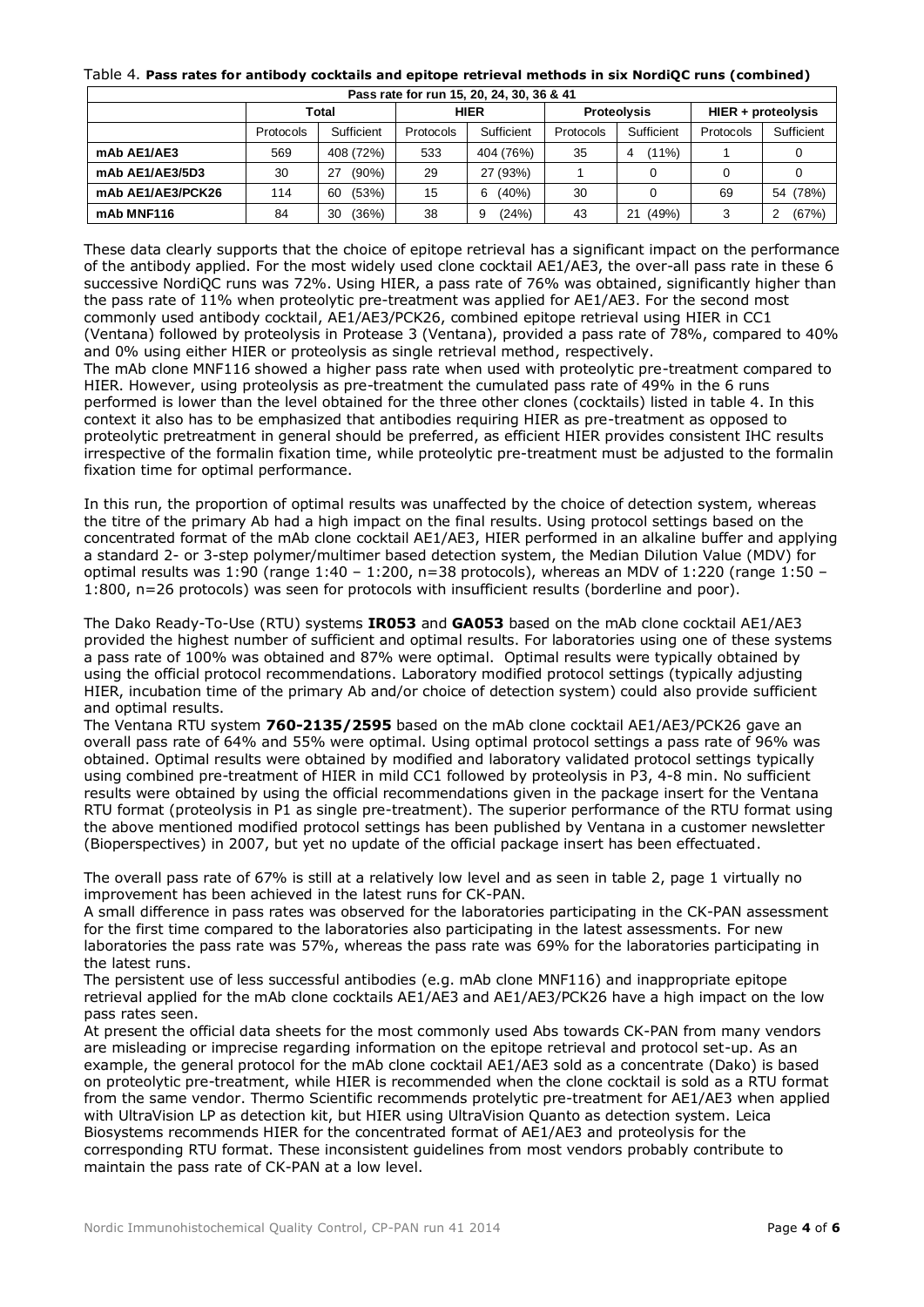# **Controls**

As seen in the previous NordiQC assessments of CK-PAN, liver and esophagus in combination are recommendable as positive tissue controls. It is crucial that the majority of the hepatocytes (expressing only a limited amount of the primary LMW CK types 8 and 18) show an at least moderate, distinct cytoplasmic and membranous staining reaction. In the esophagus virtually all squamous epithelial cells throughout all cell layers must show a strong distinct cytoplasmic staining reaction due to the expression of HMW cytokeratins. No staining should be seen in the stromal cells in the liver. Smooth muscle cells in vessels and in muscularisa mucosae in esophagus will typically show a weak to moderate patchy cytoplasmic staining reaction.



#### Fig. 1a

Optimal CK-PAN staining of the liver using the Dako Ready-To-Use format IR053 of the mAb clone cocktail AE1/AE3 with HIER in an alkaline buffer (TRS high pH) and a 2-step polymer based detection kit (EnVision FLEX). The majority of hepatocytes show a distinct, moderate staining reaction with membrane enhancement, while the columnar epithelial cells of bile ducts show a strong cytoplasmic staining reaction. Compare with Figs. 2a-4a, same protocol.

#### Fig. 1b

Insufficient CK-PAN staining of the liver, using the Ventana Ready-To-Use format of the mAb clone cocktail AE1/AE3/PCK26, Ventana, with proteolytic pre-treatment (Protease 1) and a 3-step multimer based detection kit (OptiView) – same field as in Fig. 1a. Only epithelial cells of bile ducts are demonstrated, while hepatocytes are unstained and thus false negative. Compare with Figs. 2b-4b, same protocol.



#### Fig. 2a

Optimal CK-PAN staining of the lung adenocarcinoma carcinoma using same protocol as in Fig. 1a. Virtually all neoplastic cells show a moderate to strong cytoplasmic staining reaction. No background staining is seen.

Fig. 2b

Staining for CK-PAN of the lung adenocarcinoma using same insufficient protocol as in Fig. 1b – same field as in Fig. 2a. The neoplastic cells of the lung adenocarcinoma are distinctively demonstrated. However also compare with Figs. 3b & 4b, same protocol.